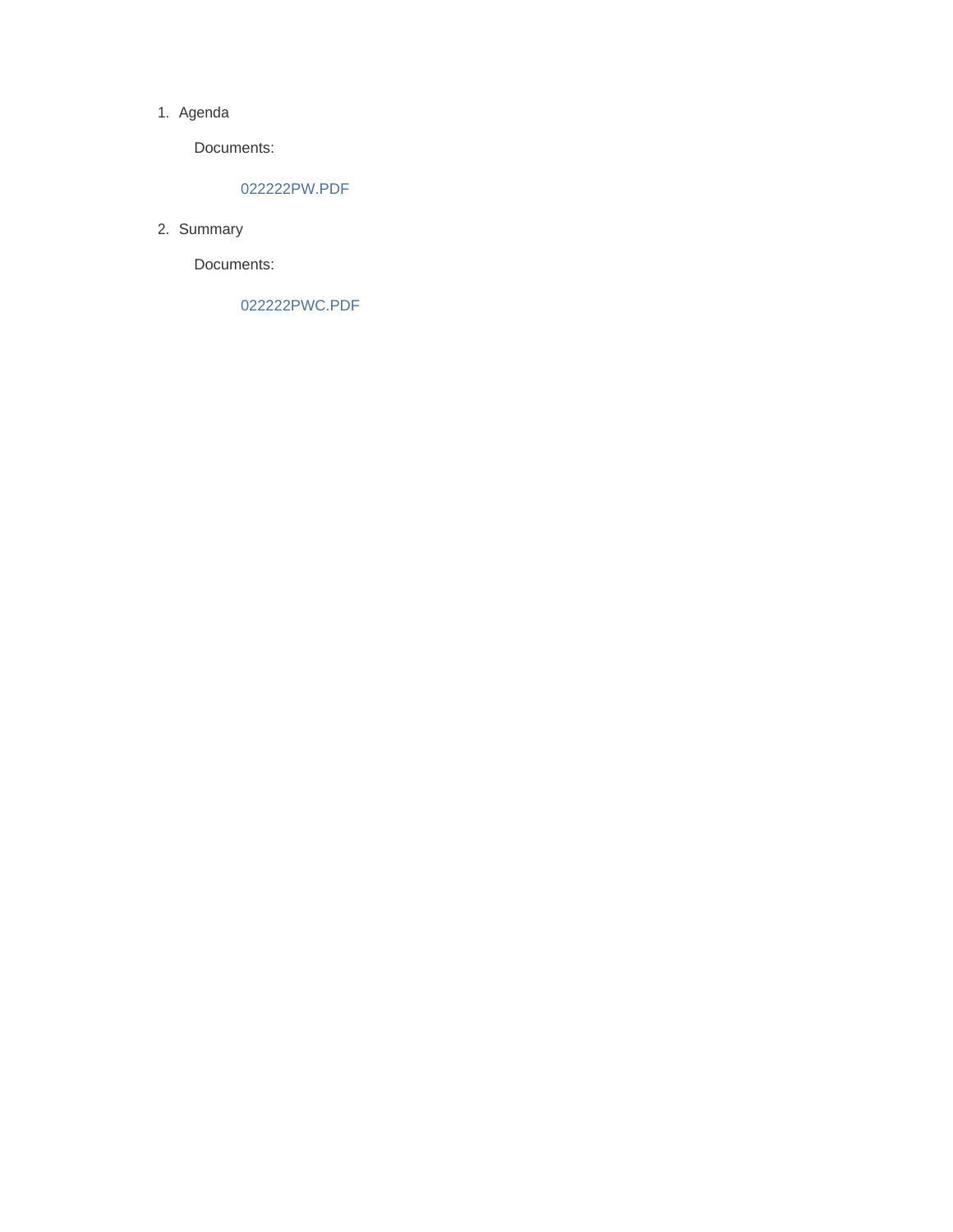

## **City of Marietta**

205 Lawrence Street Post Office Box 609 Marietta, Georgia 30061

# **Meeting Agenda**

## **PUBLIC WORKS COMMITTEE**

|                            | Grif Chalfant, Chairman<br><b>Andy Morris, Vice Chair</b><br>Joseph R. Goldstein |
|----------------------------|----------------------------------------------------------------------------------|
| Tuesday, February 22, 2022 | <b>Council Chamber</b>                                                           |

*Immediately Following Economic/Community Development Committee*

## **CALL TO ORDER:**

### **MINUTES:**

| 20220131         | <b>Regular Meeting - January 25, 2022</b>                              |  |
|------------------|------------------------------------------------------------------------|--|
|                  | Review and approval of the January 25, 2022 meeting minutes.           |  |
| <b>BUSINESS:</b> |                                                                        |  |
| 20220172         | 2011 SPLOST TIP Summary                                                |  |
|                  | Discussion on the 2011 SPLOST TIP Summary.                             |  |
| 20220173         | 2016 SPLOST TIP Summary                                                |  |
|                  | Discussion on the 2016 SPLOST TIP Summary.                             |  |
| 20220174         | <b>January 2022 Public Works Departmental Performance Report</b>       |  |
|                  | Discussion on the monthly activities of the Public Works Department.   |  |
| 20220175         | 2022 SPLOST Transportation Project Prioritization                      |  |
|                  | Consideration of prioritization of 2022 SPLOST Transportation Projects |  |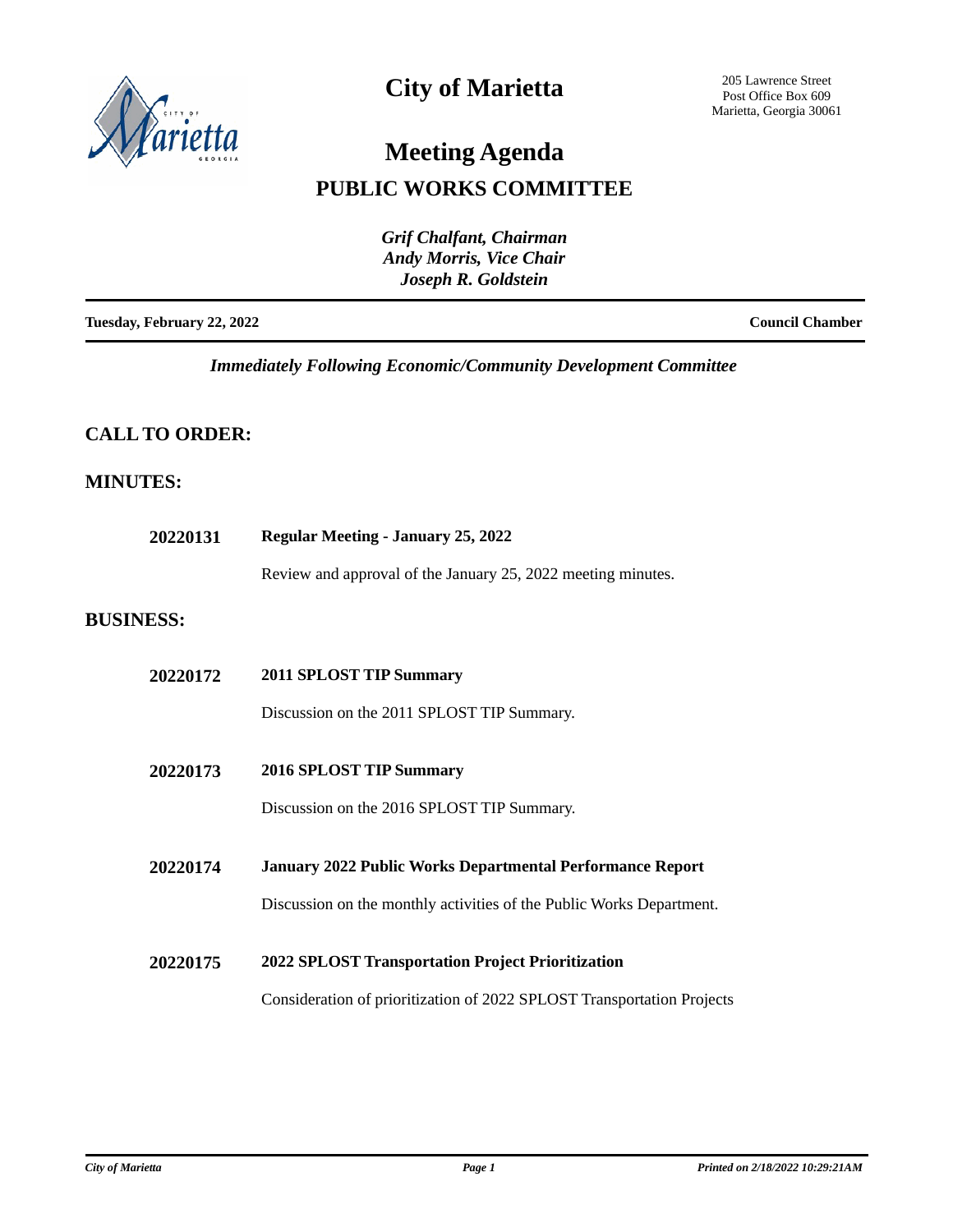#### **20220176 Mountain View Road Utilities - 1GW48102N**

Consideration of a motion authorizing a variance from the Underground Utilities ordinance to allow the installation of fiber to be over lashed on existing fiber and requiring the removal of all duplicate utility poles where AT&T is "next to transfer" along Mountain View Road, Polk Street, and Lindley Avenue. This motion does not grant a perpetual variance. AT&T must relocate underground at their expense if other utilities at these locations are moved underground.

#### **20220177 Merritt Road Traffic Calming Proposal**

Merritt Road Traffic Calming Proposal.

*Public Hearing Required*

**20220178 Frasier Street Traffic Calming Proposals**

Frasier Street Traffic Calming Proposals.

*Public Hearing Required*

**20220179 Brookwood Drive Speed Study**

Request for Speed Study on Brookwood Drive.

**20220180 Howard Street Speed Study**

Request for Speed Study on Howard Street.

**20220181 Montgomery Street Speed Study**

Request for Speed Study on Montgomery Street.

**20220208 Lawrence and Washington Street Improvements**

Discussion on making improvements to Lawrence Street and Washington Street between Fairground Street and Cole Street.

*Requested by Council Member M. Carlyle Kent*

#### **ADJOURNMENT:**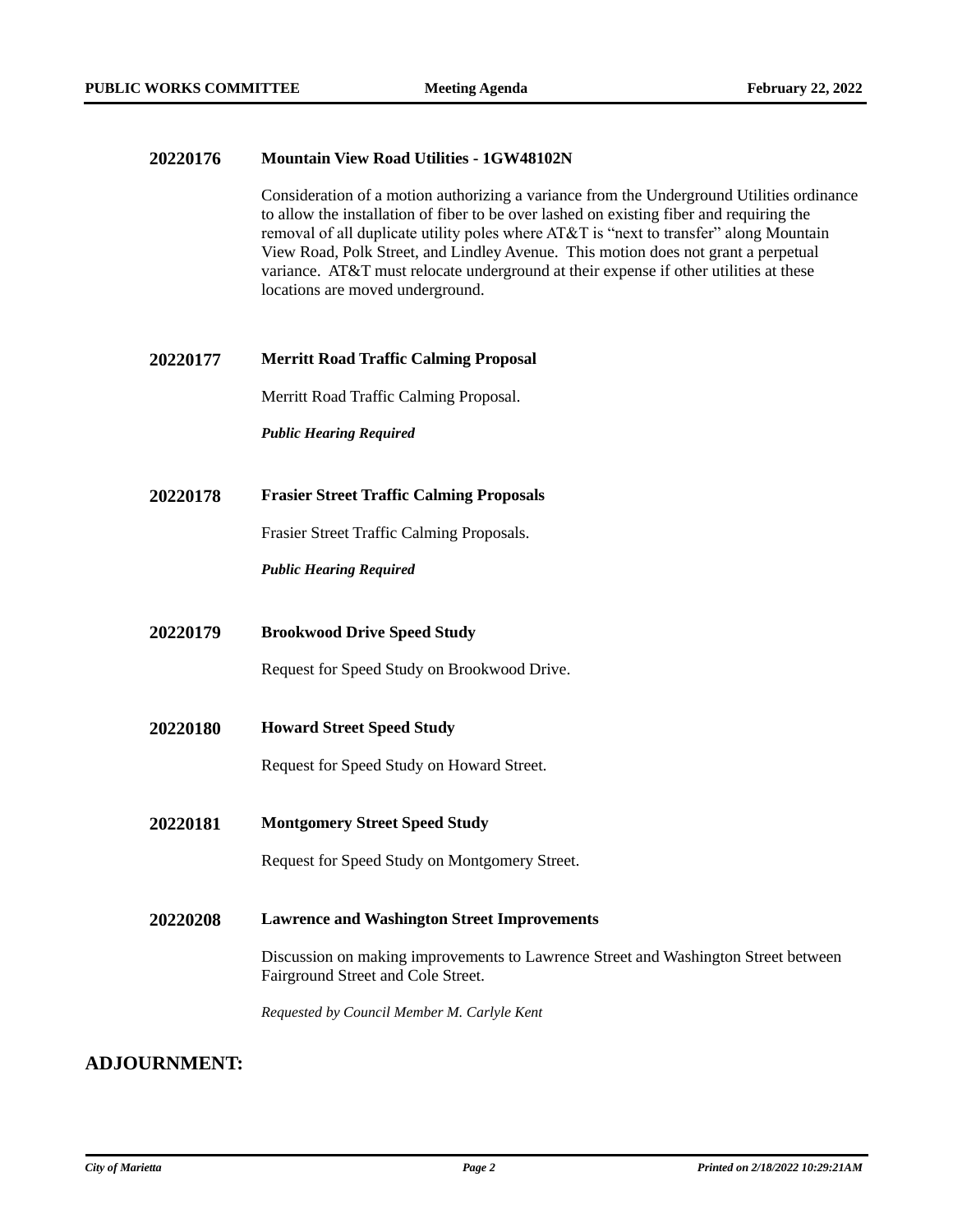

## **City of Marietta**

## **Meeting Summary PUBLIC WORKS COMMITTEE**

*Grif Chalfant, Chairman Andy Morris, Vice Chair Joseph R. Goldstein*

**Tuesday, February 22, 2022 Council Chamber**

## **Immediately Following Economic/Community Development Committee**

| 20220131 | <b>Regular Meeting - January 25, 2022</b>                                                                                                                                                                                                                                                                                                                                                                                                                                                      |
|----------|------------------------------------------------------------------------------------------------------------------------------------------------------------------------------------------------------------------------------------------------------------------------------------------------------------------------------------------------------------------------------------------------------------------------------------------------------------------------------------------------|
|          | Review and approval of the January 25, 2022 meeting minutes.<br><b>Approved and Finalized</b>                                                                                                                                                                                                                                                                                                                                                                                                  |
| 20220172 | <b>2011 SPLOST TIP Summary</b>                                                                                                                                                                                                                                                                                                                                                                                                                                                                 |
|          | Discussion on the 2011 SPLOST TIP Summary.<br><b>Reported</b>                                                                                                                                                                                                                                                                                                                                                                                                                                  |
| 20220173 | <b>2016 SPLOST TIP Summary</b>                                                                                                                                                                                                                                                                                                                                                                                                                                                                 |
|          | Discussion on the 2016 SPLOST TIP Summary.<br><b>Reported</b>                                                                                                                                                                                                                                                                                                                                                                                                                                  |
| 20220174 | <b>January 2022 Public Works Departmental Performance Report</b>                                                                                                                                                                                                                                                                                                                                                                                                                               |
|          | Discussion on the monthly activities of the Public Works Department.<br><b>Reported</b>                                                                                                                                                                                                                                                                                                                                                                                                        |
| 20220175 | <b>2022 SPLOST Transportation Project Prioritization</b>                                                                                                                                                                                                                                                                                                                                                                                                                                       |
|          | Consideration of prioritization of 2022 SPLOST Transportation Projects<br><b>Discussed</b>                                                                                                                                                                                                                                                                                                                                                                                                     |
| 20220176 | <b>Mountain View Road Utilities - 1GW48102N</b>                                                                                                                                                                                                                                                                                                                                                                                                                                                |
|          | Motion authorizing a variance from the Underground Utilities ordinance to allow<br>the installation of fiber to be over lashed on existing fiber and requiring the<br>removal of all duplicate utility poles where AT&T is "next to transfer" along<br>Mountain View Road, Polk Street, and Lindley Avenue for 2,600 feet. This<br>motion does not grant a perpetual variance. AT&T must relocate underground at<br>their expense if other utilities at these locations are moved underground. |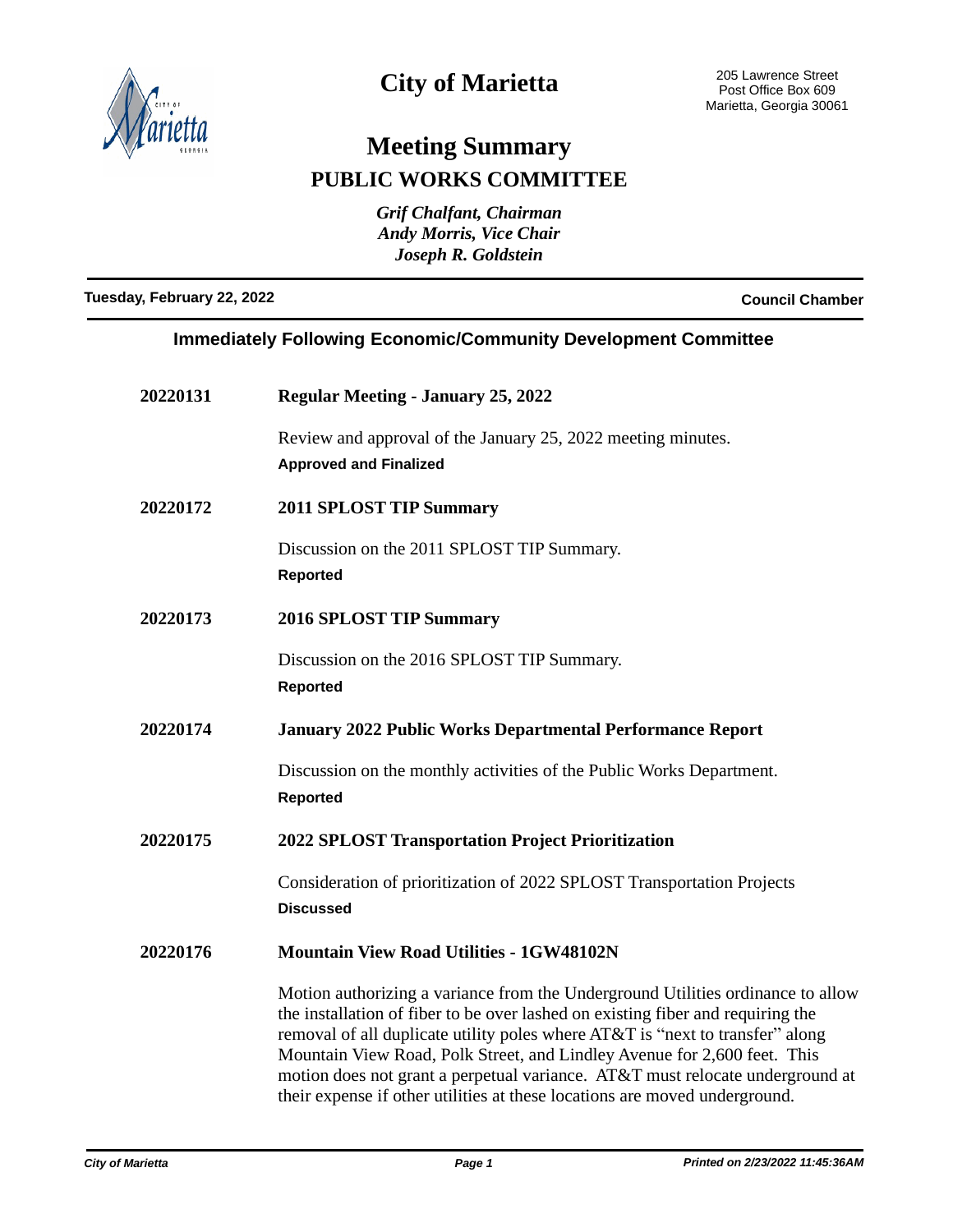|          | Council member Goldstein abstaining                                                                                                                                                                                                                                                                                                                                                          |
|----------|----------------------------------------------------------------------------------------------------------------------------------------------------------------------------------------------------------------------------------------------------------------------------------------------------------------------------------------------------------------------------------------------|
|          | Recommended for Approval - Consent Agenda                                                                                                                                                                                                                                                                                                                                                    |
| 20220177 | <b>Merritt Road Traffic Calming Proposal</b>                                                                                                                                                                                                                                                                                                                                                 |
|          | Merritt Road Traffic Calming Proposal.                                                                                                                                                                                                                                                                                                                                                       |
|          | Motion authorizing Public Works to relocate the School Zone Flashing Beacon,<br>install one (1) Driver Feedback Sign, installation of additional signage, and<br>clearing vegetation to improve line of sight on Merritt Road. The estimated total<br>cost for the proposed project is \$37,000.00 with a \$4,500.00 contribution from the<br>Marietta City Schools. Public Hearing Required |
|          | Recommended for Council Agenda Non Consent                                                                                                                                                                                                                                                                                                                                                   |
| 20220178 | <b>Frasier Street Traffic Calming Proposals</b>                                                                                                                                                                                                                                                                                                                                              |
|          | Frasier Street Traffic Calming Proposals.                                                                                                                                                                                                                                                                                                                                                    |
|          | Motion authorizing Public Works to install the traffic calming measures for<br>Frasier Street between South Fairground Road and Alexander Circle. This<br>project will include one $(1)$ speed table, one $(1)$ driver feedback sign, and two $(2)$<br>enhanced stop signs with LED lighting. The estimated cost for this project is<br>\$14,000.00. Public Hearing Required                 |
|          | Recommended for Council Agenda Non Consent                                                                                                                                                                                                                                                                                                                                                   |
| 20220179 | <b>Brookwood Drive Speed Study</b>                                                                                                                                                                                                                                                                                                                                                           |
|          | Request for Speed Study on Brookwood Drive.                                                                                                                                                                                                                                                                                                                                                  |
|          | Motion authorizing Public Works to conduct the speed study of Brookwood Drive<br>from Whitlock Avenue to Kirkpatrick Drive to determine if traffic calming devices<br>are needed.                                                                                                                                                                                                            |
|          | Recommended for Approval - Consent Agenda                                                                                                                                                                                                                                                                                                                                                    |
| 20220180 | <b>Howard Street Speed Study</b>                                                                                                                                                                                                                                                                                                                                                             |
|          | Request for Speed Study on Howard Street.                                                                                                                                                                                                                                                                                                                                                    |
|          | Motion authorizing Public Works to conduct the speed study of Howard Street<br>from Washington Avenue to Toliver Street to determine if traffic calming devices<br>are needed.                                                                                                                                                                                                               |
|          | Recommended for Approval - Consent Agenda                                                                                                                                                                                                                                                                                                                                                    |